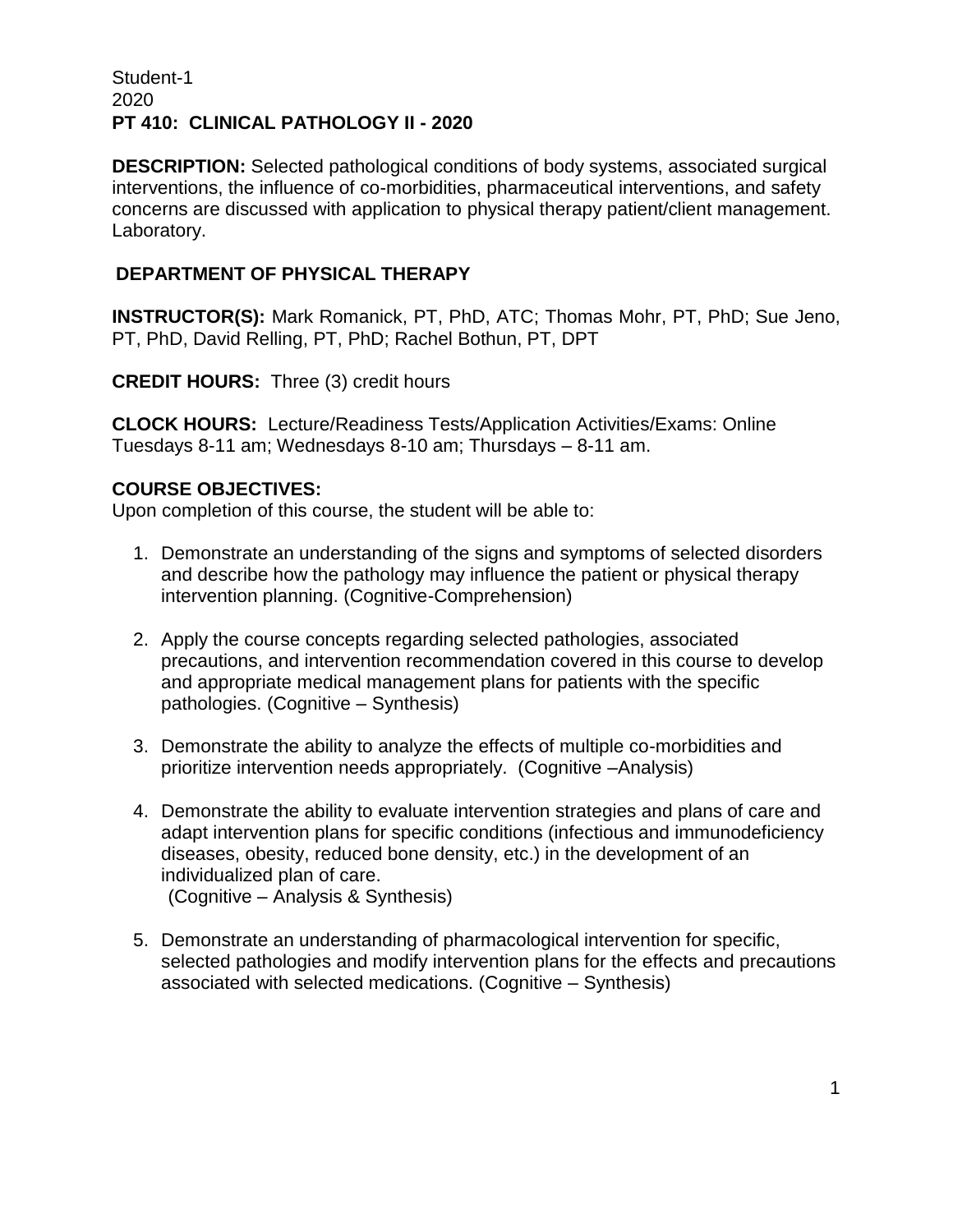Student-1 2020 **COURSE PREREQUISITES:** Registered in Professional Physical Therapy curriculum.

# **REQUIRED READING:**

Goodman, CG; Fuller, KS. Pathology: Implications for the Physical Therapist, 4th ed

**TEACHING METHODS AND CURRICULUM PRACTICE MODEL:** Teaching methods in this course include lecture, case scenario, and Team-Based Learning pedagogy. Course material will be delivered online (eg, Zoom, Yuja recordings, Blackboard assignments). Students will be required to demonstrate competency in course content through quizzes, application activities, and written examinations. The above objectives contribute to the Practice Model Components of Foundational Science; Clinical Science, Professional Practice, Patient/Client Practice and Management.

## **METHODS FOR EVALUATION:**

Readiness Assessment following the completion of the Guided Learning Outline prior to class:

Individual Readiness Assurance Tests (IRAT) are used to evaluate student pre-class preparation and content knowledge.

Team Readiness Assurance Tests (TRAT) are used to evaluate the team's foundational content knowledge and preparedness for the application activities. Immediate feedback mechanisms are used with the TRATs to reinforce priority content concepts and accuracy of foundational knowledge.

Team application activities and graded assignments are used to evaluate the application of course concepts and clinical decision making.

Comprehensive Exams: Written midterm and final examinations.

## **OUTLINE OF CONTENT AND REQUIRED/RECOMMENDED READINGS:**

See accompanying course content schedule.

## **EXAMINATIONS:**

Students are expected to pass written examinations and graded application assignments. In accordance with the UND-PT Scholastic Standards, a passing cumulative exam score (IRATs, TRATs, & Applications, and Written Unit Exam scores) must be achieved to pass the course. Course grade will be calculated with the following distribution:

|                | 90-100   |
|----------------|----------|
| B              | 80-89.49 |
|                | 76-79.49 |
| Unsatisfactory | <76      |

An overall grade of 76% is required to pass the course. See the UND-PT *Scholastic Standards* document for further reference.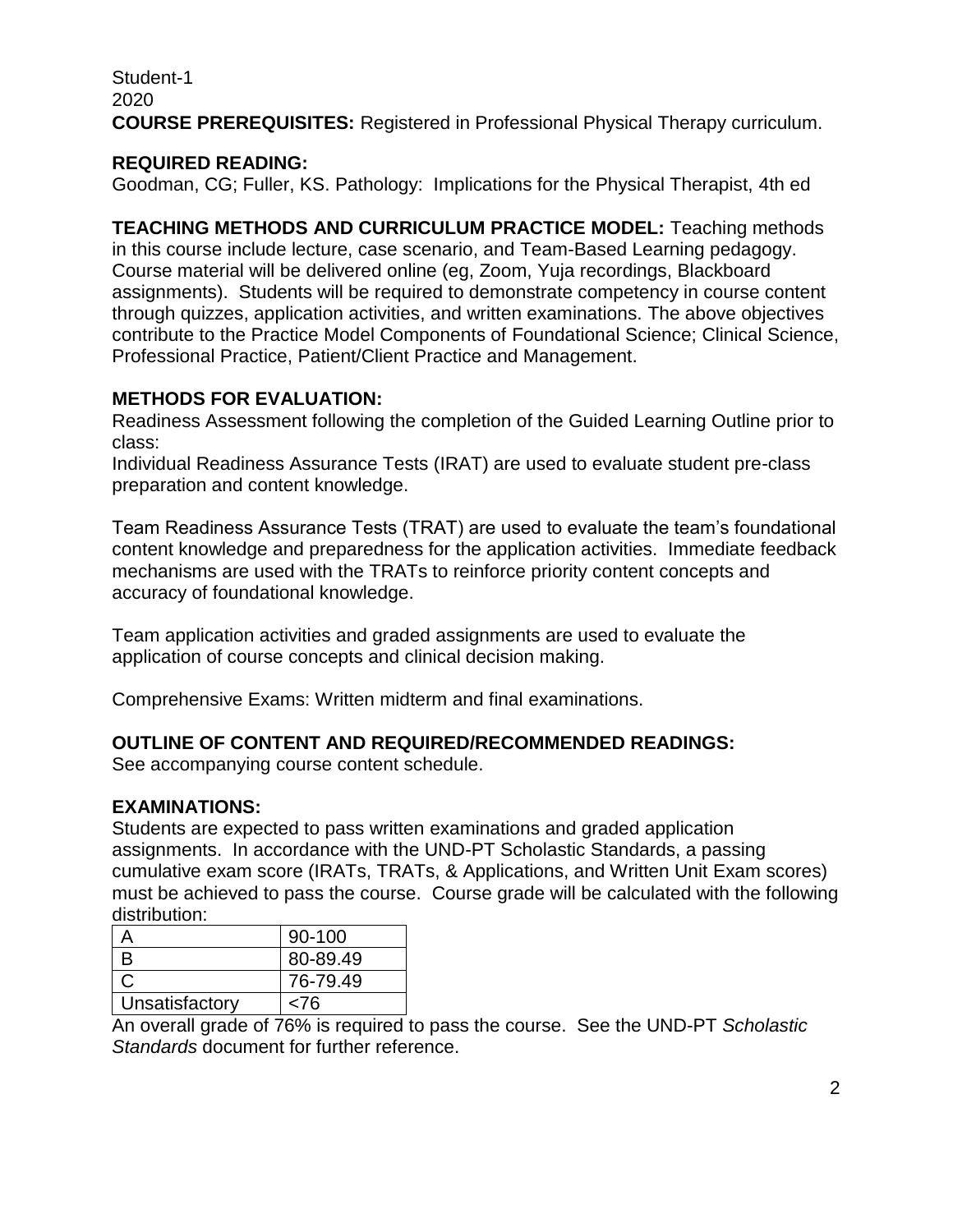Student-1 2020

# **ATTENDANCE:**

Class attendance is expected 100% of the time. Students must first attempt to notify the instructor by phone or in person for any absences. The student must also contact the instructor directly through e-mail or written documentation for any absences.

## **MAKE UP WORK/EXAMINATIONS:**

If an absence is anticipated, arrangements for make-up examinations and assignments should be completed *prior* to the absence. If an absence is unanticipated, arrangements for make-up examinations must be made *by the student within three days* of the student's return to classes. **Students may be assigned additional coursework for all absences.** Students will not be allowed to make-up exams/quizzes/assignments for an unexcused absence.

| <b>FINAL GRADE COMPOSITION:</b>                   | Weight     |
|---------------------------------------------------|------------|
| Estimate of points constituting the total grade:  |            |
| Individual Readiness Assessment Tests (IRATs) - 7 | <b>20%</b> |
| Team Readiness Assessment Tests (TRATs) - 7       | 20%        |
| Graded Application Activities - up to 10          | 10%        |
| Midterm & Final Written Exams                     | 50%        |

# **ACADEMIC INTEGRITY**:

In accordance with the rules concerning scholastic dishonesty in the *Code of Student Life*\* at the University of North Dakota, I affirm that I understand these rules and I agree to comply with them.

I will not:

- a) receive any additional information or assistance for any exam other that what was provided during class or approved tutor sessions
- b) copy from another student's test
- c) collaborate with or seek aid from another student who may have previously taken the exam
- d) knowingly use, buy, sell, steal, or solicit in whole or in part the contents of any exam
- e) bribe another person to obtain information about any exam

# **ACADEMIC GRIEVANCES**

If academic issues occur, students are required to work through channels of communication to resolve the problem before going to the chair or dean. The channel is student, instructor, chair, associate dean health sciences, and dean.Latest review: May 2020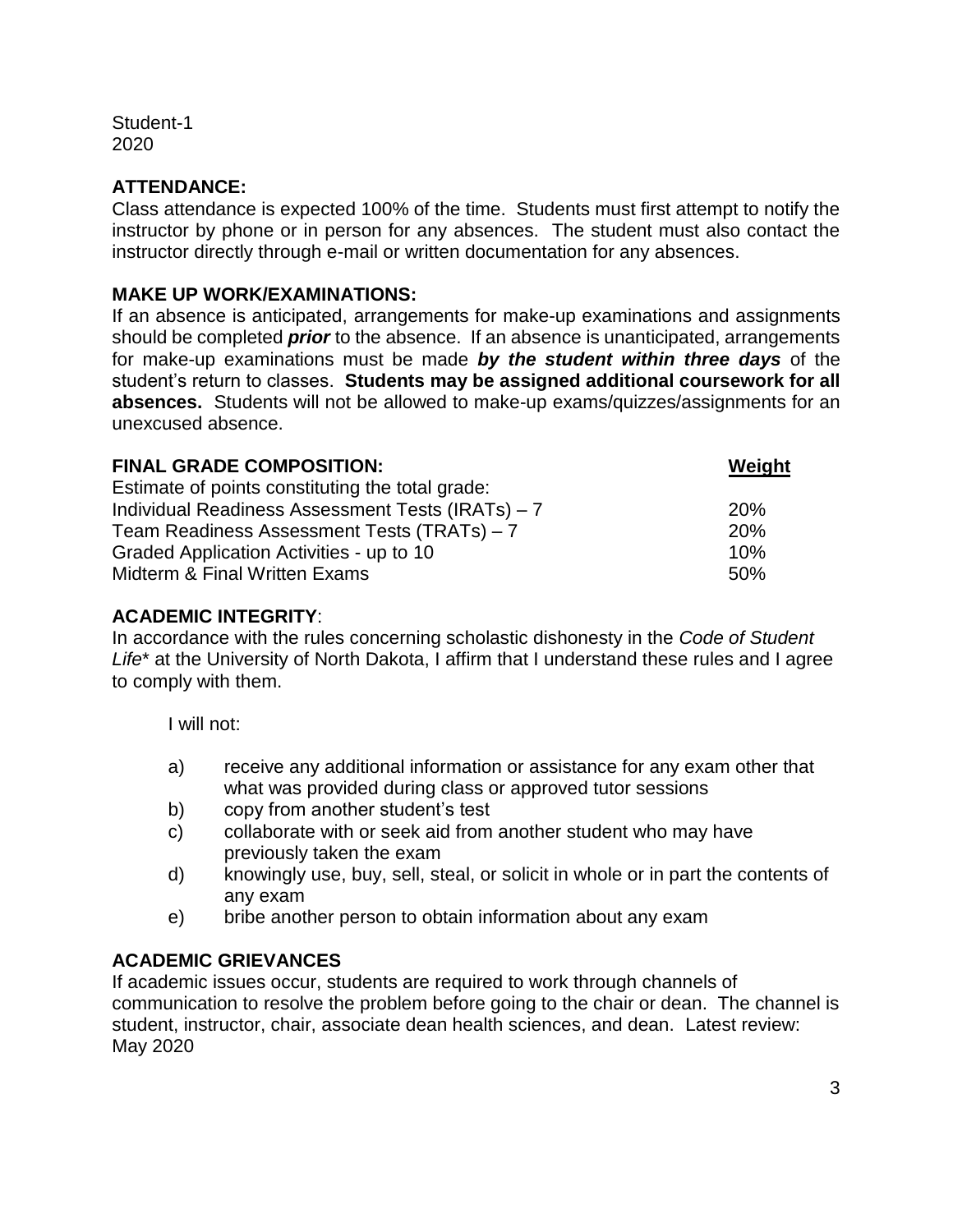Student-1 2020

#### Notice of Nondiscrimination

It is the policy of the University of North Dakota that no person shall be discriminated against because of race, religion, age, color, gender, disability, national origin, creed, sexual orientation, gender identity, genetic information, marital status, veteran's status, or political belief or affiliation and the equal opportunity and access to facilities shall be available to all. Concerns regarding Title IX, Title VI, Title VII, ADA, and Section 504 may be addressed to Donna Smith, Director of Equal Employment Opportunity/Affirmative Action and Title IX Coordinator, 401 Twamley Hall, 701.777.4171, [und.affirmativeactionoffice@UND.edu](mailto:und.affirmativeactionoffice@UND.edu) or the Office for Civil Rights, U.S. Dept. of Education, 500 West Madison, Suite 1475, Chicago, IL 60611 or any other federal agency.

### Disability Access Statement

Contact me, Mark Romanick, [mark.romanick@und.edu;](mailto:mark.romanick@und.edu) 218-791-2646, to request disability accommodations, discuss medical information, or plan for an emergency [evacuation.](https://und.edu/student-life/disability-services/preparedness.html)

To get confidential guidance and support for disability accommodation requests, students are expected to register with DSS at [Disability Services,](https://und.edu/student-life/disability-services/) 180 McCannel Hall, or 701.777.3425.

## Reporting Sexual Violence

If you or a friend has experienced sexual violence, such as sexual assault, domestic violence, dating violence or stalking, or sex-based harassment, please contact UND's Title IX Coordinator, Donna Smith, for assistance: 701.777.4171; [donna.smith@UND.edu](mailto:donna.smith@UND.edu) or go to [Title IX.](https://campus.und.edu/equal-opportunity/title-ix.html)

## Faculty Reporting Obligations Regarding Sexual Violence

It is important for students to understand that faculty are required to share with UND's Title IX Coordinator any incidents of sexual violence they become aware of, even if those incidents occurred in the past or are disclosed as part of a class assignment. This does not mean an investigation will occur if the student does not want that, but it does allow UND to provide resources to help the student continue to be successful at UND. If you have been the victim of sexual violence, you can find information about confidential support services at [Title IX.](https://und.edu/_development/_migration-wave4/affirmative-action/title-ix/index.html)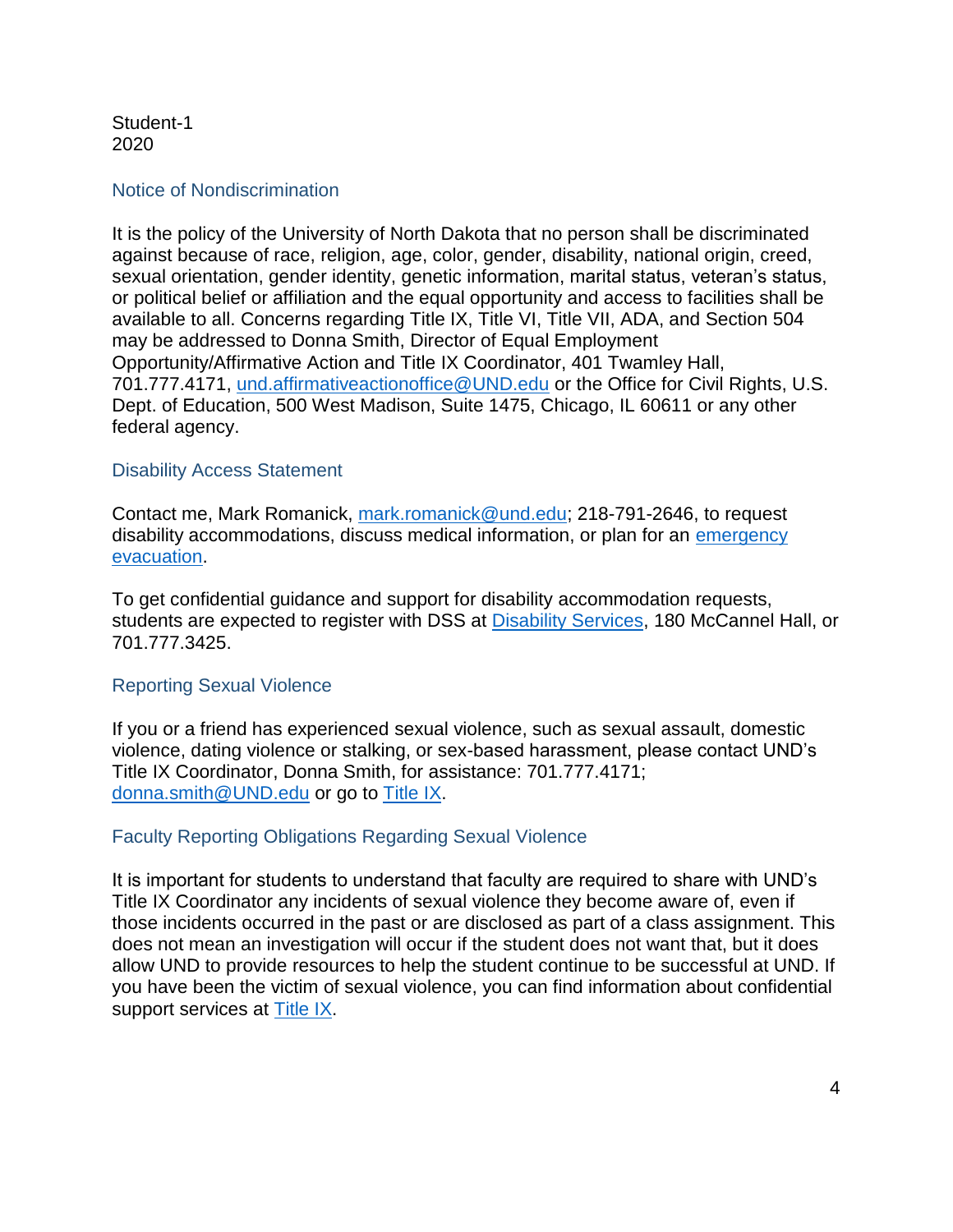### Student-1 2020 Ensure Accessibility

To comply with the latest accessibility guidelines, documents posted online, including, but not limited to, Adobe PDF files, Microsoft Word documents, Microsoft PowerPoint presentations, and online flipbooks, must be screen-reader friendly.

For directions on how to make your syllabus and other course materials accessible, go to Blackboard > Services > Atomic Learning > Creating an Accessible Syllabus (for technical assistance with Atomic Learning, contact UND Tech Support at [UND Tech](https://campus.und.edu/campus-services/uit/tech-support-user.html)  [Support\)](https://campus.und.edu/campus-services/uit/tech-support-user.html).

| <b>Date</b>    | PT 410: CLINICAL PATHOLOGY II                    | <b>Preparation &amp; Assignments</b> |
|----------------|--------------------------------------------------|--------------------------------------|
| 2020           | <b>Outline of Content</b>                        |                                      |
| Tues 5/26      | Endocrine System (Diabetes)- Eric Johnson MD,    | Chapter 11                           |
| 8-11 am        | <b>UNDSMHS/Altru Health Systems</b>              |                                      |
| Wed 5/27       | Endocrine System Pathologies: Dr. Mark           | Chapter 11 - Pre-Reading             |
| 8-10 am        | Romanick                                         | Assignment: Endocrine #1 &           |
|                |                                                  | Endocrine #2                         |
| Th 5/28        | Endocrine System Pathologies - Dr. Casey Ryan,   | Chapter 11                           |
| 8-11 am        | <b>Altru Health Systems</b>                      |                                      |
| Tues 6/2       | <b>IRAT/TRAT</b>                                 | Chapter 11                           |
| 8-11 am        | Endocrine System Applications #1 & #2: Drs. Mark |                                      |
|                | Romanick & Tom Mohr                              |                                      |
| <b>Wed 6/3</b> | Introduction to Pharmacology: Rick Clarens       | <b>Handout Posted to Blackboard</b>  |
| 8-10 am        | PharmD                                           |                                      |
| Th 6/4         | Cardiovascular System                            | Chapters 12                          |
| $8 - 11$ am    | Dr. Dave Relling                                 | Pre-Reading Assignment:              |
|                |                                                  | Cardiovascular System #1             |
| Tues 6/9       | Cardiovascular System                            | Chapters 12                          |
| 8-11 am        | Application #1 Drs. Mark Romanick, Sue Jeno, &   |                                      |
|                | <b>Rachel Bothun</b>                             |                                      |
| Wed 6/10       | <b>IRAT/TRAT</b>                                 | Chapters 12                          |
| 8-10 am        | Cardiovascular System - Dr. Dave Relling         |                                      |
| Th 6/11        | Cardiopulmonary System - Dr. Dave Relling        | Chapters 15                          |
| $8 - 11$ am    |                                                  |                                      |
| Tues 6/16      | <b>IRAT/TRAT</b>                                 | Pre-Reading Assignment:              |
| 8-11 am        | Cardiopulmonary Application #2 - Drs. Mark       | Cardiovascular #2/ Respiratory       |
|                | Romanick, Sue Jeno, Rachel Bothun                | Systems/Lymphatics                   |